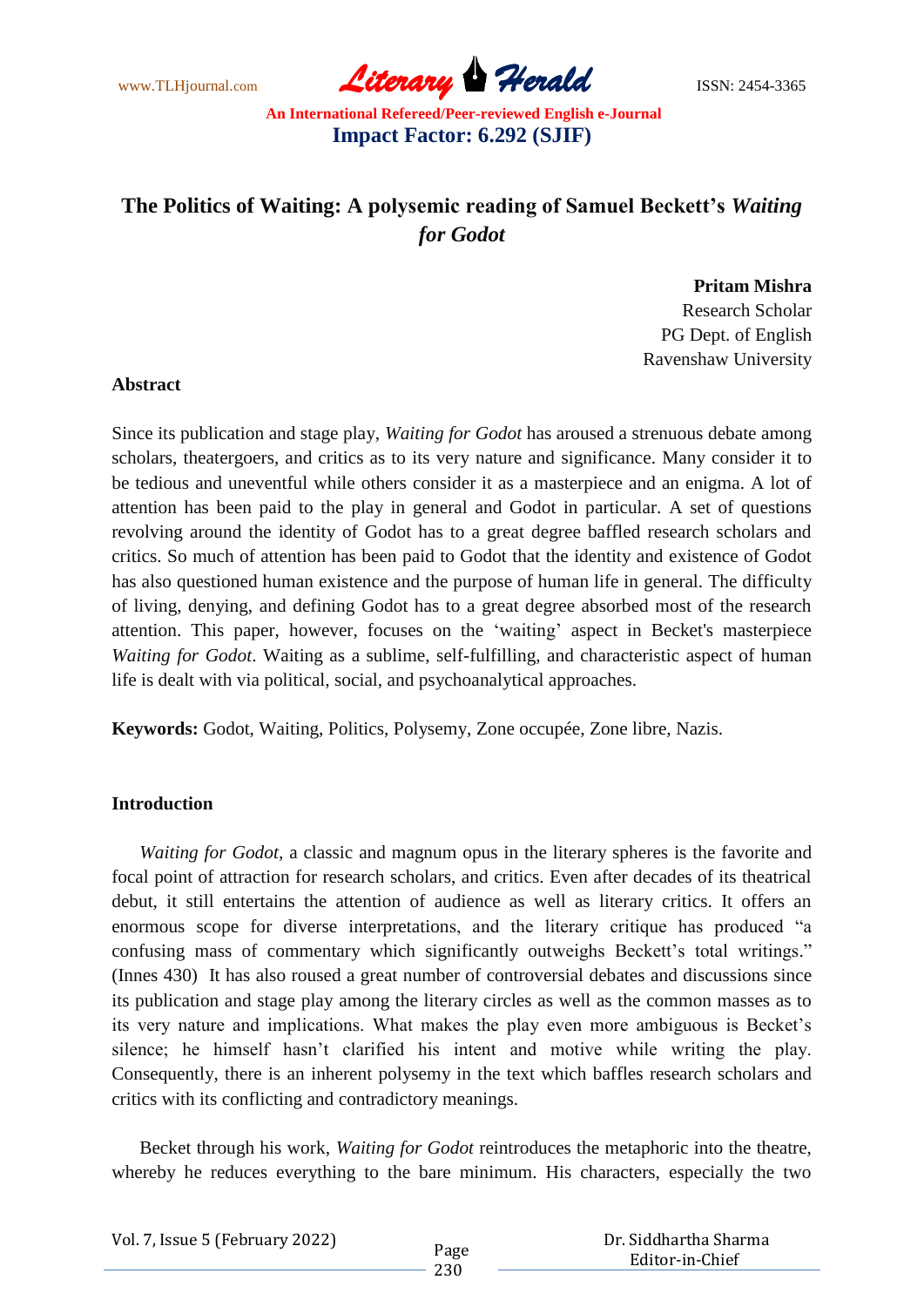www.TLHjournal.com **Literary Herald ISSN: 2454-3365** 

tramps are without age, or profession, they have no home to go to, have nothing substantial to say to each other. Yet they are still able to keep the audience glued to their seats till the very end, which in itself is quite implausible. Thus it is not the absence of action or meanings, but a possibility of many different interpretations which baffles the critics and researchers; there is in fact, something in the play for almost everybody.

### **Analysis**

―Nothing happens twice‖, Vivian Mercier's widely noted comment seems to contradict itself in the very first note when he describes:

―[Beckett] has achieved a theoretical impossibility—a play in which nothing happens, that yet keeps audiences glued to their seats. What's more, since the second act is a subtly different reprise of the first, he has written a play in which nothing happens, twice." (Boxall 13)

If nothing happens, then how could in the very first instance, the audience be glued to their seats. Further if one looks into the text itself, there is in fact, a tremendous amount of action. There is not a single moment where the two tramps, Vladimir and Estragon quite literally do nothing. They walk; they talk, argue, eat turnips and carrots, play with boots and hats, and even amuse the audience with their nonsensical stuff. Even more, they also seem to perform a lot of thinking actions and in a way grab the audience's attention and force them to think along with them.

The play opens, in a deserted country road near a stunted, sickly tree, whereby two men, half-tramp, half-clown are waiting for someone named Godot. On a superficial note, it seems that the play mostly revolves around two tramps waiting for a third one with the hope that he might bring a significant change to their life. However if one digs deeper within the text, only layers and layers of meaning come up just like an onion.

Now considering the historical aspect, Becket wrote the play *"En attendant Godot"*, the original French version somewhere between 1948-1949 in France (a foreign country), using a foreign language to portray his ideas, which in itself is quite ambiguous. Moreover, the fact that the impressions of the Second World War were still afresh in his mind cannot be denied at the same time. Further his journey through Nazi Germany (1936-1937) and his stay in France during the Nazi occupation raises certain questions as to his intentions, motives, and interests while writing the play. Although Becket adroitly tries to avoid all political discussions and attempts to eliminate or suppress all social references from his work, traces of war-torn Europe and the political climate of the era seem to stress their presence throughout the text.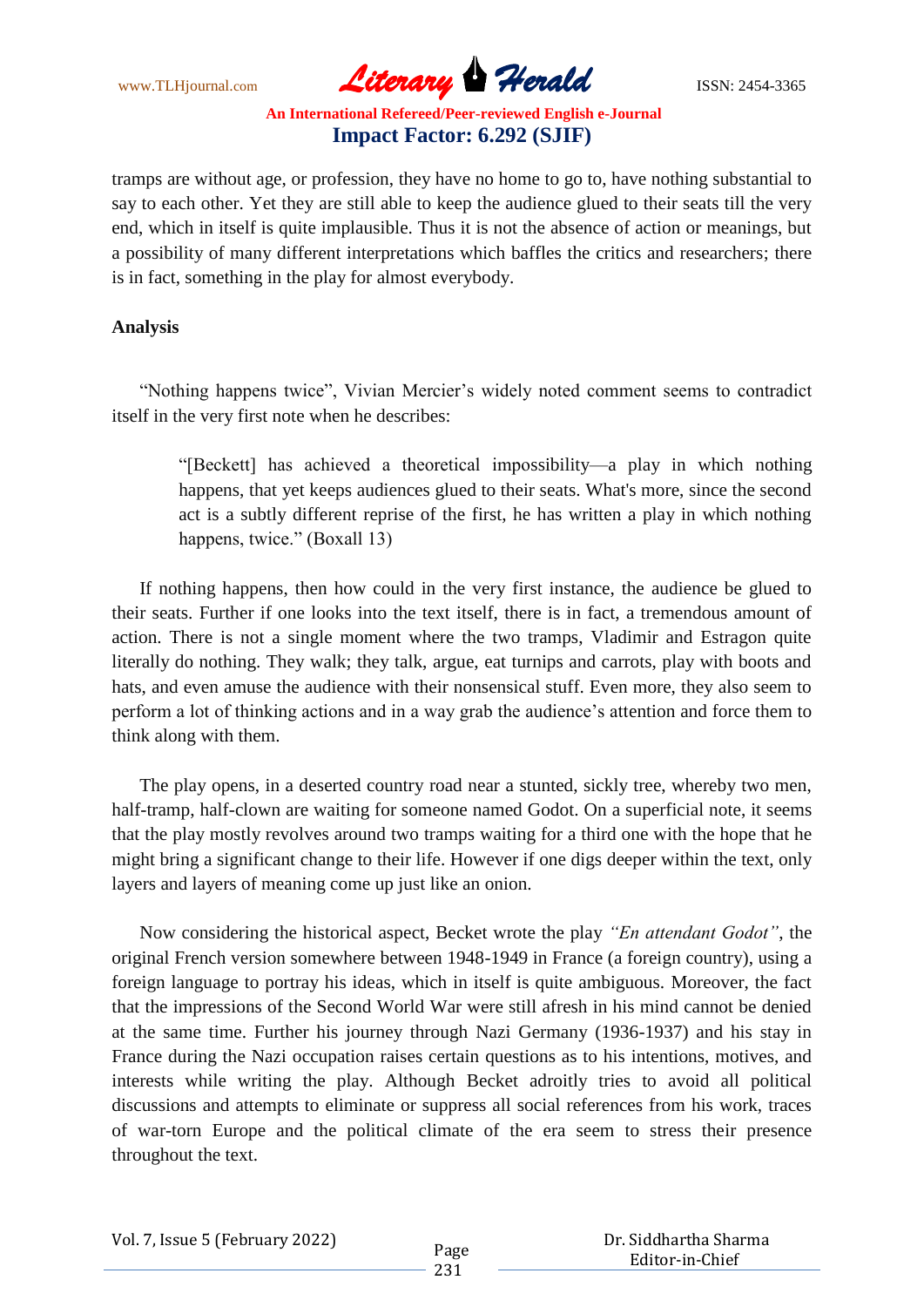www.TLHjournal.com **Literary Herald ISSN: 2454-3365** 

In the opening passages of Act 1 itself one may find traces and references to trench warfare and a glimpse of occupied France:

VLADIMIR: [Hurt, coldly.] May one enquire where His Highness spent the night? ESTRAGON: In a ditch. VLADIMIR: [Admiringly.] A ditch! Where? ESTRAGON: [Without gesture.] Over there. VLADIMIR: And they didn't beat you? ESTRAGON: Beat me? Certainly they beat me. (Beckett 9)

The references here made to the "ditches" certainly traces the presence of numerous trenches in and around the place. Besides people usually don't squander away their time in ditches or trenches for that matter unless and until there is some sort of armed conflict. Vladimir's remarks to Estragon on the Eiffel Tower also somewhat hints towards the occupation of France by a foreign power; the Nazis of course.

VLADIMIR: Hand in hand from the top of the Eiffel Tower, among the first. We were presentable in those days. Now it's too late. They wouldn't even let us up. (Beckett 10)

Now who are "they" here, and why would they not allow others up? These remarks by Vladimir raises a tone of ambiguity and perplexity as to the identity of "they" at the same time it also hints at the Nazi occupation of France, considering the time period and the inkling references made to places like The Eiffel Tower and Macon country.

VLADIMIR: All the same, you can't tell me that this [*Gesture*] bears any resemblance to... [He hesitates]... to the Macon Country, for example. You can't deny there's a big difference.

ESTRAGON: The Macon country! Who's talking to you about the Macon country? VLADIMIR: But you were there yourself, in the Macon country. (Beckett 61)

Now during *The Second World War*, Macon was the first town in the unoccupied *zone libre* between Paris and Lyon. The *zone libre* was essentially the unoccupied zone, which constituted a land area of 246,618 square kilometres, approximately 45% of France. The other half, called *zone occupée* was under German occupation. Now the reference made by Vladimir in the context of the Eiffel Tower somewhat suggests, it being occupied by some foreign power, further if the geographical positioning of Eiffel Tower is taken into account, it falls under the occupied zone, Paris being a part of the *zone occupée.* Is Beckett in some way trying to manifest the plight of the people living in the occupied zone, waiting for a messiah to liberate them from their miserable state? Or is he trying to paint the fear of the masses in the unoccupied zone, waiting for the Nazi incursion through his ambiguous references: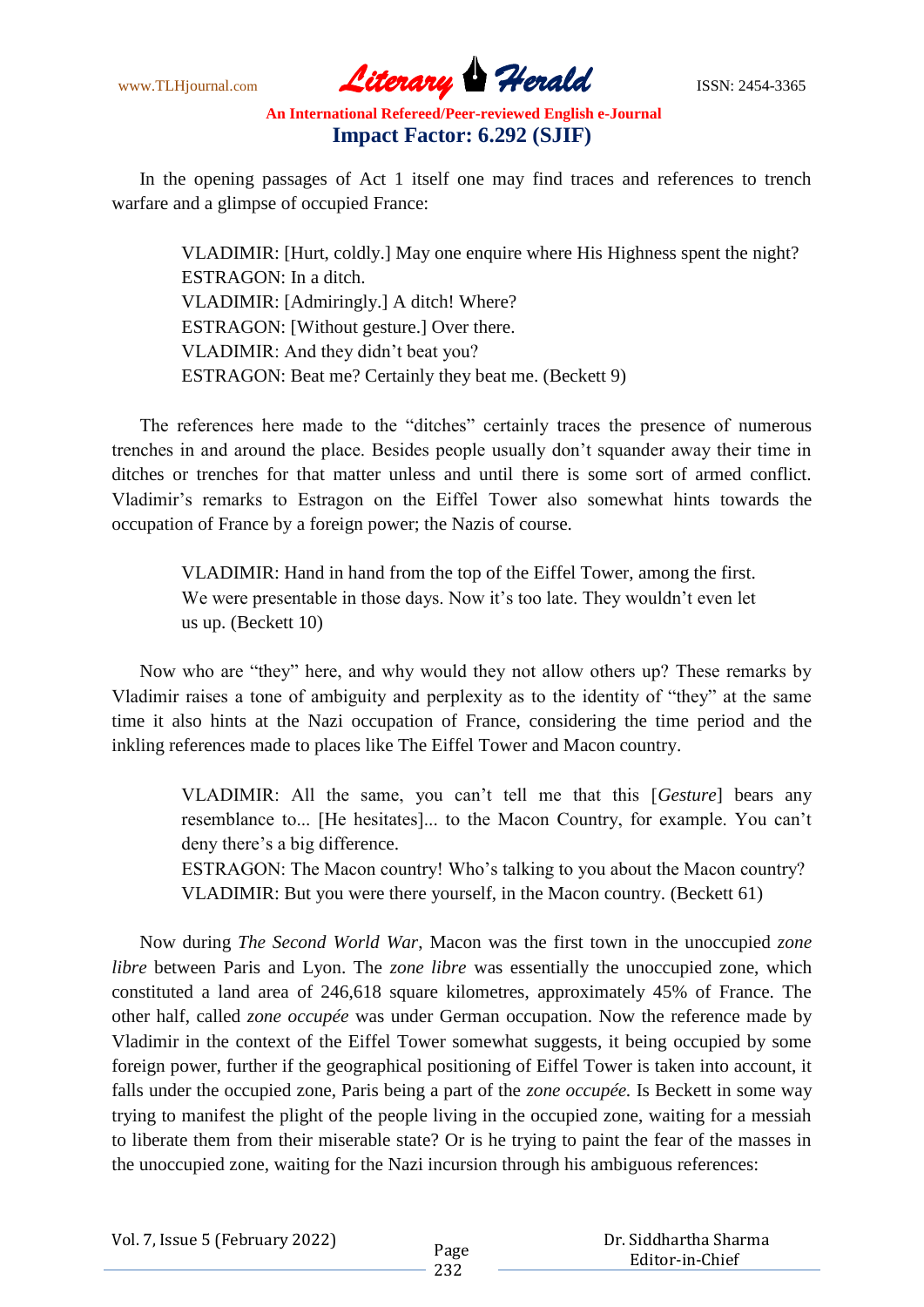www.TLHjournal.com *Literary Herald*ISSN: 2454-3365

ESTRAGON: They're coming! VLADIMIR: Who? ESTRAGON: I don't know. VLADIMIR: How many? ESTRAGON: I don't know. (Beckett 73)

Again who are "they" here, Vladimir and Estragon no nothing more about them than they know about Godot? Yet these mysterious creatures "they", seem to appear throughout the play just like Godot but never materialize. Even at specific instances, one may find parallelity between the two tramps waiting for Godot and the British Expeditionary Forces (BEF) and French troops stationed at Dunkirk waiting for the Germans:

ESTRAGON: I'm in hell! VLADIMIR: Where were you? ESTRAGON: They're coming here too!

VLADIMIR: We're surrounded! [ESTRAGON makes a rush towards back.] Imbecile! There's no way out there. [*He takes* ESTRAGON *by the arm and drags him towards front*. *Gesture towards front*] There not a soul in sight! Off you go. Quick! [*He pushes* ESTRAGON *towards auditorium*. ESTRAGON *recoils in horror*.] You won't? Well, I can understand that. Wait till I see. [*He reflects*.] Your only hope left is to disappear. (Beckett 74)

Vladimir and Estragon, frequently using sentences like "They are coming", and the specific utterances like "We are surrounded" along with the stage directions frequently forcing the characters' to the "Front" might be a symbolic reference to the "Battle of Dunkirk". Whereby British and French troops stationed at the Western Front were waiting for the Germans to close in, they were also not sure, about the exact number of Wehrmacht divisions as Vladimir and Estragon are unsure about the exact number of the mysterious "they", whom they fear throughout the text.

Yet at another level, one of the more bizarre accounts of political interpretations of the play is an early one of Margaret D' Arcy who in fact alleged that the play must be seen as an allegory of nations; whereby 'Godot' is the United States for whom the free nations wait, with a hope that it might solve all their problems, as Vladimir and Estragon wait for Godot:

The tramps are Great Britain and France – they are free but have little else but freedom. ‗Pozzo' is Russia, driving the slave peoples who can only repeat what is now a meaningless stream of totalitarian clichés. 'Godot' is the United States for whom the free nations wait, expecting 'him' to solve all their problems. As the small boy in the play says: 'Surely he will come tomorrow.' (Prasad 149)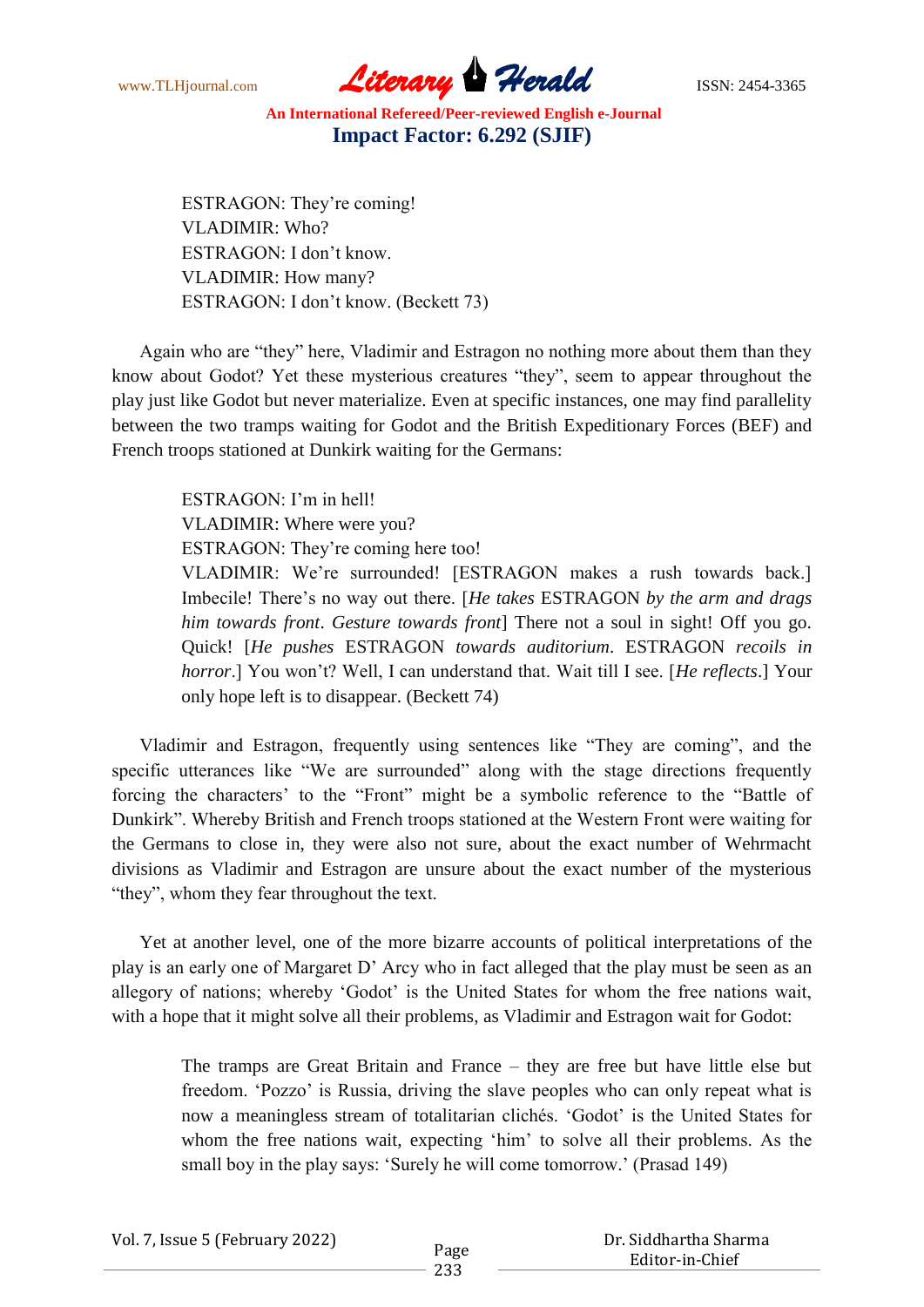www.TLHjournal.com *Literary Herald*ISSN: 2454-3365

"The one thing that seems to support this argument is that Pozzo and Lucky are called 'les comiques stalieniens' (the Stalinesque comedians) in the first (French) edition of *Waiting for*  Godot." (Prasad 149) On a broader sense, it could also be the common masses waiting for a true leader, or a messiah (not the fuhrer), who could save Europe from the socio-economic crisis of war trodden Europe, and give them the much needed political stability.

On a more universal note, it might be the 'waiting' of the entire mankind to attain salvation through god. This explanation in some way roused the feelings of the audience, as the French pronunciation of 'Godot' in some way sounds similar to 'God'.

Thus there is inherent polysemy as to the nature of wait, the participants, and dimensions involved. Beckett has knowingly induced this ambiguity in order to throw light on the broader and truer aspect of human existence "*Waiting*". It is not 'Godot' or the two tramps or anything else which he pays much attention to than the phenomenon of "*Waiting*" itself.

The play in fact begins with *"Waiting"* and so also ends with it. Thus who is waiting? And for what they are waiting, be it the Germans, Godot or even God for that matter is only of secondary importance. The subject matter of the entire play revolves around the act of waiting as an essential and characteristic aspect of the human condition. Throughout our life, we all wait for something, and Godot simply manifests the objective of our *waiting*. Waiting is the essential and phenomenal aspect of our very existence. In the two-dimensional prison of time, where only forward motion is possible, waiting gives us a sense of purpose and hope to move on.

#### **Conclusion**

In an effort to look for the signification of the complex and contradictory meanings within the text, this paper concludes that while Becket's writing reflects and mirrors the politics of the time. Beckett knowingly or unknowingly has tried to cover it up, which in itself is quite vacillating and ambiguous. However, in the analysis section of the paper, it is quite evident that he fails miserably in his attempts to completely obliterate the politics of the time, from his work. Yet, he succeeds in another aspect; he quite adeptly and successfully deals with the broader and truer aspect of *waiting*. The politics and power of *waiting* is more important to him. Thus his characters wait patiently, to bring about a change in their life, which is in fact, the true implication of politics; i.e. to uplift the common masses from their miserable state, and in Vladimir and Estragon's case their *waiting* emancipates them from their wretched state and gives them a purpose as well as a hope for a better future.